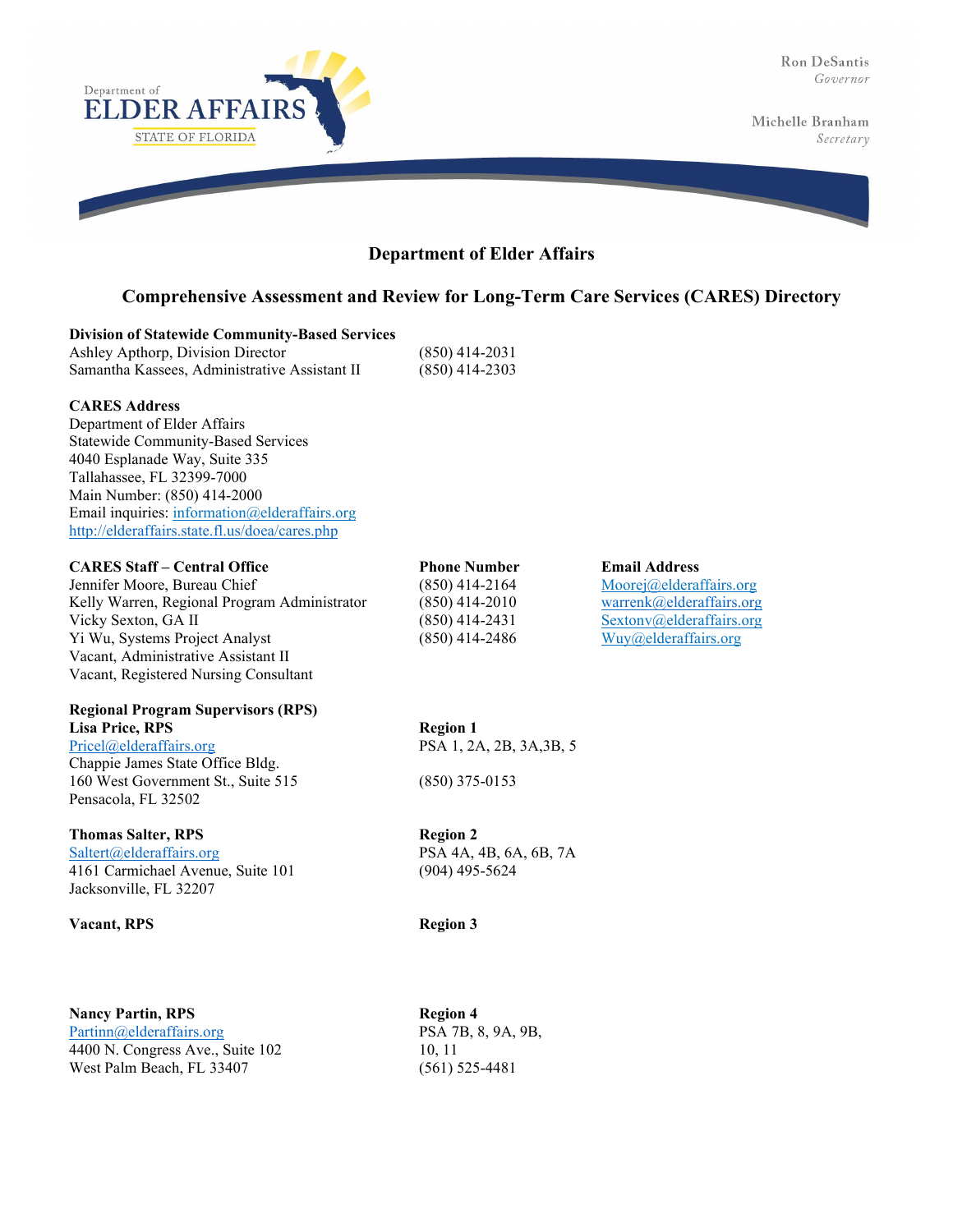## **Planning and Service Areas (PSA)**

[Cobbg@elderaffairs.org](mailto:Cobbg@elderaffairs.org) [Saltert@elderaffairs.org](mailto:Saltert@elderaffairs.org) Chappie James State Office Bldg. **Angela Cook, CAS** 160 West Government St., Suite 515 [Cooka@elderaffairs.org](mailto:Cooka@elderaffairs.org) Pensacola, FL 32502 4161 Carmichael Avenue, Suite 101 (850) 595-0505 Jacksonville, FL 32207 General Email: [cares01\\_general@elderaffairs.org](mailto:cares01_general@elderaffairs.org) (904) 391-3920<br>MCO Referral Email: cares01\_mcoreferrals@elderaffairs.org General Email: cares04a\_general@elderaffairs.org MCO Referral Email: cares01\_mcoreferrals@elderaffairs.org Counties: Escambia, Okaloosa, Santa Rosa, Walton MCO Referral Email: cares04a mcoreferrals@elderaffairs.org

## **PSA 2A**

**Paige Rowell, Supervisor**<br> **PSA 4B**<br> **Rowelle@elderaffairs.org**<br> **PSA 4B**<br> **PSA 4B** Forest Park Office Center simulations of signification significations of significations of significations of significations of significations of significations of significations of significations of significations of signi 278 Forest Park Circle 210 North Palmetto Avenue, Suite 408 Panama City, FL 32405 Daytona Beach, FL 32114 (850) 747-5840 (386) 238-4946 General Email: [cares02a\\_general@elderaffairs.org](mailto:cares02a_general@elderaffairs.org) General Email: [cares04b\\_general@elderaffairs.org](mailto:cares04b_general@elderaffairs.org) MCO Referral Email: [cares02a\\_mcoreferrals@elderaffairs.org](mailto:cares02a_mcoreferrals@elderaffairs.org) MCO Referral Email: [cares04b\\_mcoreferrals@elderaffairs.org](mailto:cares04b_mcoreferrals@elderaffairs.org) Counties: Bay, Calhoun, Gulf, Holmes, Jackson, Washington Counties: Flagler, Volusia

## **PSA 2B PSA 5**

**Retonia Smith, Supervisor Jennifer Zubersky, Supervisor** [Smithr@elderaffairs.org](mailto:Smithr@elderaffairs.org) [zuberskyj@elderaffairs.org](mailto:zuberskyj@elderaffairs.org) 4040 Esplanade Way, Suite 380 **Vacant, CAS** Tallahassee, FL 32399 (850) 414-9803 11351 Ulmerton Road, Suite 303 General Email: cares02b general@elderaffairs.org Largo, FL 33778 MCO Referral Email: [cares02b\\_mcoreferrals@elderaffairs.org](mailto:cares02b_mcoreferrals@elderaffairs.org) (727) 588-6882 Counties: Franklin, Gadsden, Jefferson, Leon, Liberty, General Email: [cares05\\_general@elderaffairs.org](mailto:cares05_general@elderaffairs.org) Madison, Taylor, Wakulla Annual Referral Email: cares region3@elderaffairs.org

## **PSA 3A**

### **Tammy Russell, Supervisor PSA 6A**

[Russellt@elderaffairs.org](mailto:Russellt@elderaffairs.org) **Glorie Singleton, Supervisor** 14101 US Hwy 441, Suite 400 Alachua, FL 32615 **Robin Greene, CAS** (386) 418-6430 [Greener@elderaffairs.org](mailto:Greener@elderaffairs.org) General Email: [cares03A\\_general@elderaffairs.org](mailto:cares03A_general@elderaffairs.org) **Lisa Henshaw, CAS** MCO Referral Email: [cares03a\\_mcoreferrals@elderaffairs.org](mailto:cares03a_mcoreferrals@elderaffairs.org) [Henshawl@elderaffairs.org](mailto:Henshawl@elderaffairs.org) Counties: Alachua, Bradford, Columbia, Dixie, Gilchrist, 701 W. Fletcher Ave, Suite D Hamilton, Lafayette, Levy, Putnam, Suwannee, Union Tampa, FL 33612

[Hanleys@elderaffairs.org](mailto:Hanleys@elderaffairs.org) Counties: Hillsborough, Manatee 1515 E. Silver Springs Blvd. Suite 203 Ocala, FL 34470 (352) 620-3457 General Email: [cares03b\\_general@elderaffairs.org](mailto:cares03b_general@elderaffairs.org) MCO Referral Email: [cares03b\\_mcoreferrals@elderaffairs.org](mailto:cares03b_mcoreferrals@elderaffairs.org) Counties: Citrus, Hernando, Lake, Marion, Sumter

# **PSA 1 PSA 4A Gwen Cobb, Supervisor Thomas Salter, Supervisor** PACE Email: [cares04a\\_pace@elderaffairs.org](mailto:cares04a_pace@elderaffairs.org) Counties: Baker, Clay, Duval, Nassau, St. Johns

## [Rowelle@elderaffairs.org](mailto:Rowelle@elderaffairs.org) **Tymeka Siplin, Supervisor**

Counties: Pasco, Pinellas

(813) 631-5300

**PSA 3B** General Email: [cares06a\\_general@elderaffairs.org](mailto:cares06a_general@elderaffairs.org) **Susan Hanley, Supervisor** Annual Referral Email: [cares\\_region3@elderaffairs.org](mailto:cares_region3@elderaffairs.org)